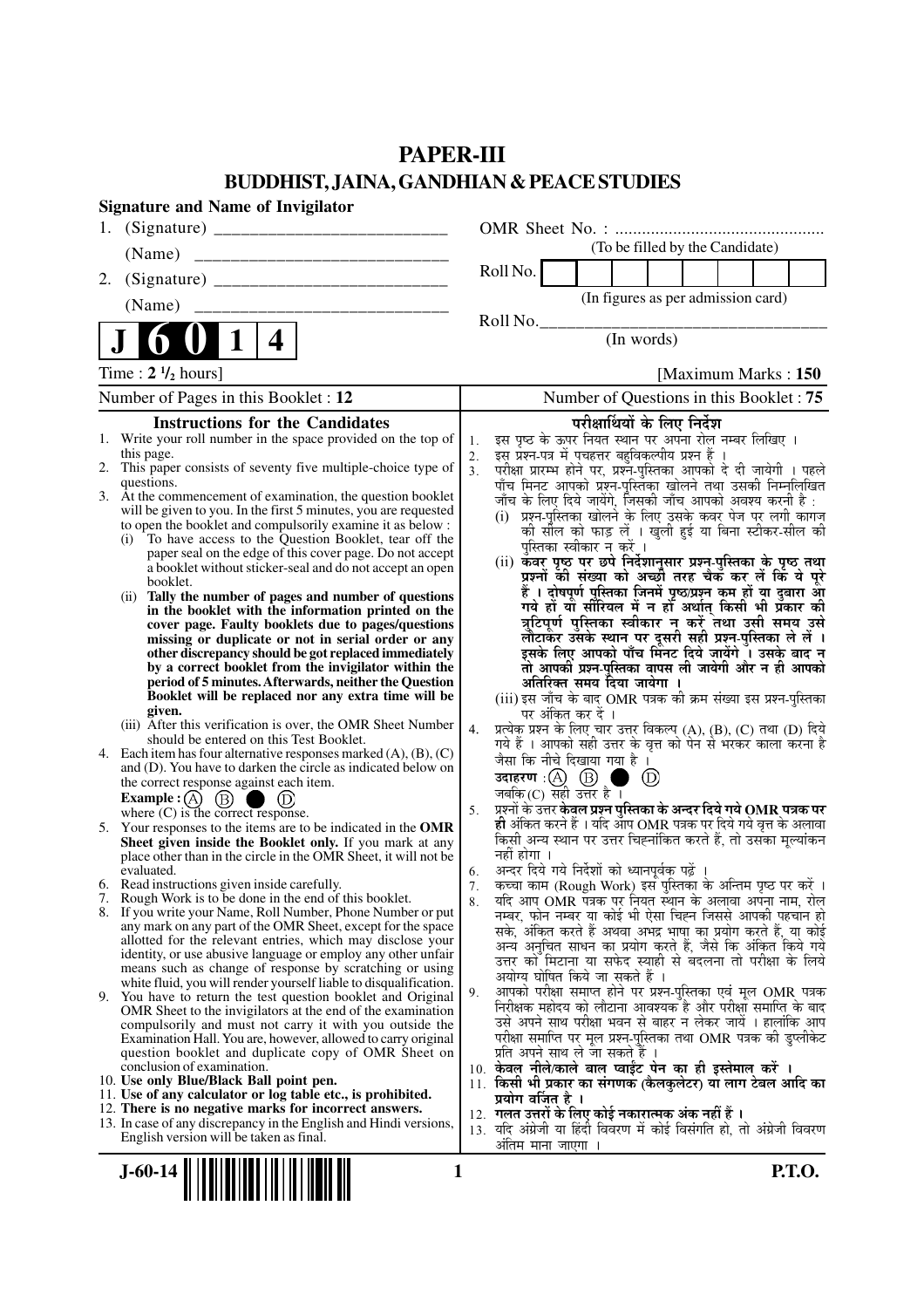#### **BUDDHIST, JAINA, GANDHIAN & PEACE STUDIES Paper – III**

**Note :** This paper contains **seventy five (75)** objective type questions of **two (2)** marks each. **All** questions are compulsory.

- **1.** The Mahāparinirvāna of the Buddha was at (A) Bodhagayā (B) Kuśīnagara
	- (B) Kuśīnagara<br>(D) Sārnatha
	- $(C)$  Lumbinī
- **2.** The name of the cousin of the Buddha tried to defame him and plot to kill the Buddha more than two times is
	- (A) Devadatta (B) Ānanda
	- (C) Nanda (D) Upananda
- **3.** Given below are two statements, one labelled as Assertion (A) and the other labelled as Reason (R) :
	- **Assertion (A) :** Every being is in the state of suffering and none is  $\frac{1}{2}$  exception to this.<br>Reason  $(R)$ : Ignora
	- **:** Ignorance is due to achment. greed and out attachment, delusion. It is everywhere.
	- (A) (A) is true, but (R) is false.<br>(B) (A) is false, but (R) is true.
	- (B) (A) is false, but  $(R)$  is true.<br>(C) Both  $(A)$  and  $(R)$  are tru
	- Both  $(A)$  and  $(R)$  are true, but (R) is not the correct explanation  $of (A)$ .
	- (D) Both (A) and (R) are true and (R) is the correct explanation of (A).
- **4.** Zen Buddhism originated in<br>(A) China (B) Korea
	- (A) China (B) Korea<br>(C) Japan (D) Bhutan
	- $(C)$  Japan
- **5.** The name of the first Grammarian of Tibetan language is
	- (A) Thon-Mi Anu
	- (B) Thon-Mi Sambhota
	- (C) Arya Katyayana
	- (D) Lha Tho Tho Ri

(D) 3 4 2 1

**6.** Match the items in one list with an item in the other and find the correctly matched pairs :



Paper-III 2 J-60-14

- **7.** Vijñaptimātratāsiddhi is the treatise falls under
	- (A) Mādhyamikas
	- (B) Sautrāntikas
	- (C) Vijñānavādins
	- (D) Vaibhashikas
- **8.** What is the absolute aim in Buddhism ?
	- (A) Concentration of mind
	- (B) Peace of mind
	- $(C)$  Attainment of Nirvāna
	- (D) Abstinence from all sins
- **9.** Right livelihood is a part of the teaching under
	- (A) Śila (B) Upāya
	- (C) Samādhi (D) Prajñā
- **10.** Śila, Samādhi and Prajñā are included in the
	- (A) First Noble Truth
	- (B) Second Noble Truth
	- (C) Third Noble Truth
	- (D) Fourth Noble Truth
- **11.** The eightfold path is included in
	- I. The path leading to the cessation of suffering.
	- II. The Four Noble Truths.
	- III. The cessation of suffering.
	- IV. The cause of suffering
	- (A) I, II and IV are correct.
	- (B) I and III are correct.
	- (C) I, II and III are correct.
	- (D) II and III are correct.
- **12.** Identify the order in which they appeared in Astāngika Mārga
	- I. Right View
	- II. Right Speech
	- III. Right Actions<br>IV. Right Concent
	- **Right Concentration**
	- (A) I, II, III, IV
	- (B) I, III, II, IV
	- (C) I, IV, II, III
	- (D) I, IV, III, II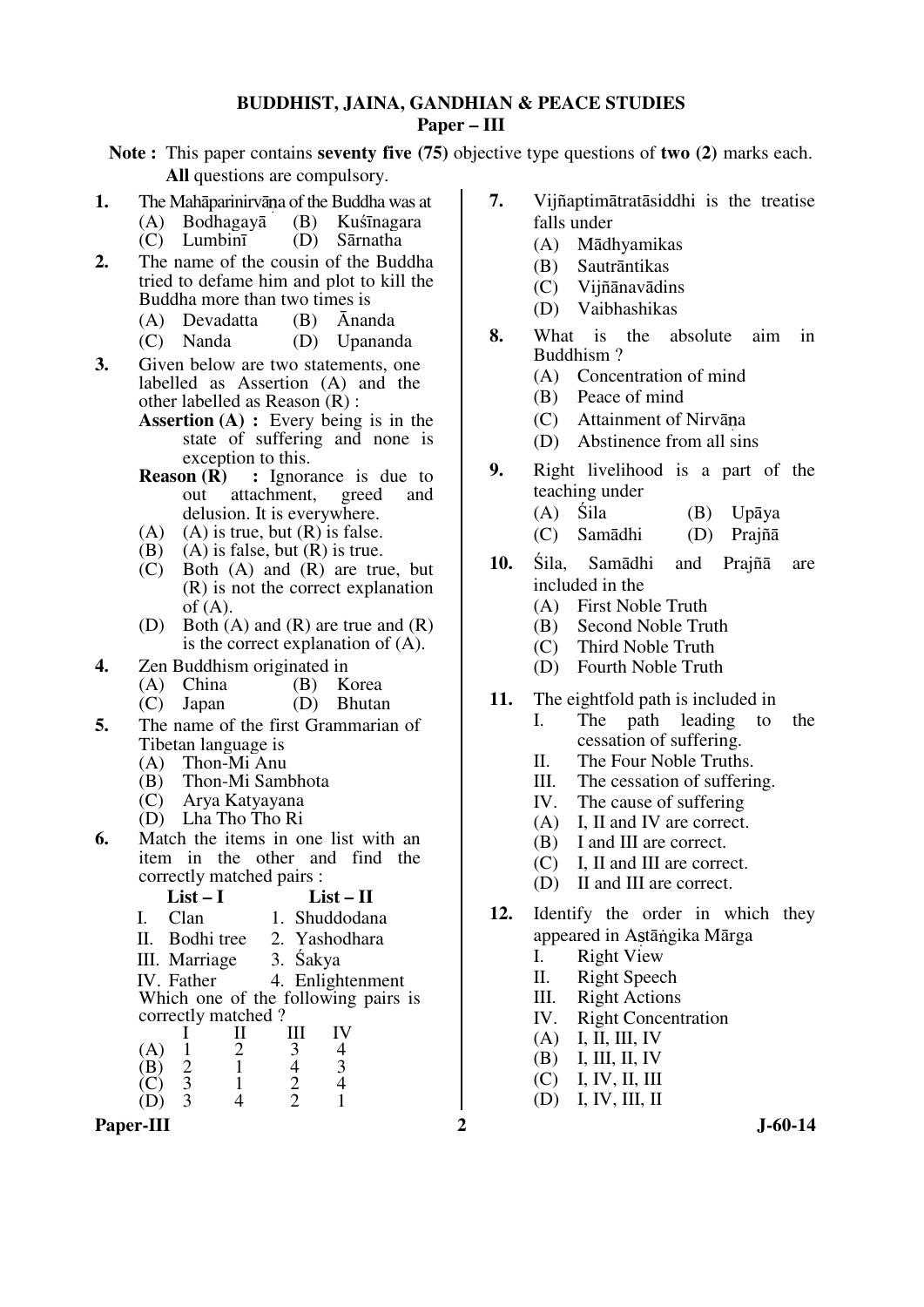## बौद्ध, जैन, गांधी और शान्ति अध्ययन

¯ÖÏ¿®Ö¯Ö¡Ö **– III** सचना: इस प्रश्नपत्र में **पचहत्तर** (75) बह-विकल्पीय प्रश्न हैं । प्रत्येक प्रश्न के **दो** (2) अंक हैं । सभी प्रश्न अनिवार्य

1. बुद्ध का महापरिनिर्वाण यहाँ हुआ था :  $(A)$  बोधगया  $(B)$  कशीनगर (C) लुम्बिनी (D) सारनाथ 7. • विज्ञप्तिमात्रतासिद्धि ग्रन्थ इस परम्परा का ग्रंथ है :  $(A)$  माध्यमिक  $(B)$  सौत्रान्तिक हैं ।

- 2. बद्ध के चचेरे भाई, जिसने बद्ध के अपयश की चेष्टा की और दो बार से अधिक बद्ध की हत्या का प्रयत्न किया. का नाम है :
	- (A) देवदत्त (B) आनन्द
	- (C) नन्द (D) उपनन्द
- **3.** नीचे दो कथन दिए गए हैं. पहला प्रतिज्ञा (A) और दुसरे को हेत् (R) नाम दिया गया है:  $\overline{\mathbf{y}}$ तिज्ञा (A) : प्रत्येक जीव द:ख की अवस्था में
	- है और कोई भी इसका अपवाद नहीं ।
	- हेत (R) : राग, द्वेष और मोह के कारण हमारी अविद्या है । यह सर्वव्यापी है ।
	- $(A)$   $(A)$  सत्य है, परन्त $(R)$  असत्य है।
	- $(B)$   $(A)$  असत्य है, परन्तु  $(R)$  सत्य है ।
	- (C)  $(A)$  और  $(R)$  दोनों सत्य हैं परन्तु (R),  $(A)$  की सही व्याख्या नहीं है ।
	- $(D)$   $(A)$  और  $(R)$  दोनों सत्य हैं और  $(R)$ , (A) की व्याख्या करता है ।
- **4.** •ÖÌê®Ö ²ÖÖî¨ü¬Ö´ÖÔ ÛúÖ ˆ¤üµÖ Æãü†Ö £ÖÖ :
	- $(A)$  चीन  $(B)$
	- (C) जापान (D) भुटान
- **5.** तिब्बती भाषा के प्रथम वैयाकरण का नाम है :<br>(A) थोन-मी अन (B) थोन-मी संभोट
	- $(A)$  थोन-मी अन
	- $(C)$  आर्य कात्यायन  $(D)$  ल्हा थो थो री
- **6.** एक सारिणी में दिए गए पद को दुसरी सारणी के किसी पद के साथ संगति दें और सही संगति
- वाले युग्म की पहचान करें :<br>सारणी I ÃÖÖ¸üÞÖß **– I** ÃÖÖ¸üÞÖß **– II**  I. Ûãú»Ö 1. ¿Öã¨üÖê¤ü®Ö II. बोधिवृक्ष 2. यशोध<br>III. विवाह 3. शाक्य III. ×¾Ö¾ÖÖÆü 3. ¿ÖÖŒµÖ  $IV.$  पिता निम्नलिखित में से सही संगति वाला युग्म है : I II III IV (A) 1 2 3 4 (B) 2 1 4 3 (C) 3 1 2 4 (D) 3 4 2 1
- 
- $(C)$  विज्ञानवादी  $(D)$  वैभाषिक
- 8. बौद्ध धर्म में परम लक्ष्य क्या है ?
	- $(A)$  चित्त की एकाग्रता
	- (B) चित्त की विश्रान्ति
	- $(C)$  निर्वाण की प्राप्ति
	- (D) सभी पापकर्मों से विरति
- 9. सम्यक् आजीविका इन शिक्षाओं का भाग है:
	- $(A)$  शील  $(B)$  उपाय
	- $(C)$  समाधि  $(D)$  प्रज्ञा
- 10. शील, समाधि और प्रज्ञा सम्मिलित हैं:
	- $(A)$  प्रथम आर्य सत्य में
	- (B) हितीय आर्य सत्य में
	- (C) तृतीय आर्य सत्य में
	- (D) चतर्थ आर्य सत्य में
- 11. अष्टांगिक मार्ग इसमें है:
	- I. द:ख निरोध मार्ग
	- II. चार आर्य सत्य
	- III. द:ख निरोध
	- IV. द:ख समदय
	- $(A)$  I, II और IV सत्य हैं।
	- $(B)$  I और III सत्य हैं।
	- $(C)$  I, II और III सत्य हैं।
	- (D) II और III सत्य हैं।
- 12. अष्टांगिक मार्ग में पड़ने वाले क्रम के अनुसार चिन्हित करें $\cdot$ 
	- I. सम्यक दष्टि
	- II. सम्यक वाक
	- III. सम्यक् कर्मान्त
	- IV. सम्यक् समाधि
	- (A) I, II, III, IV
	- (B) I, III, II, IV
	- (C) I, IV, II, III
	- (D) I, IV, III, II
- **J-60-14 3 Paper-III**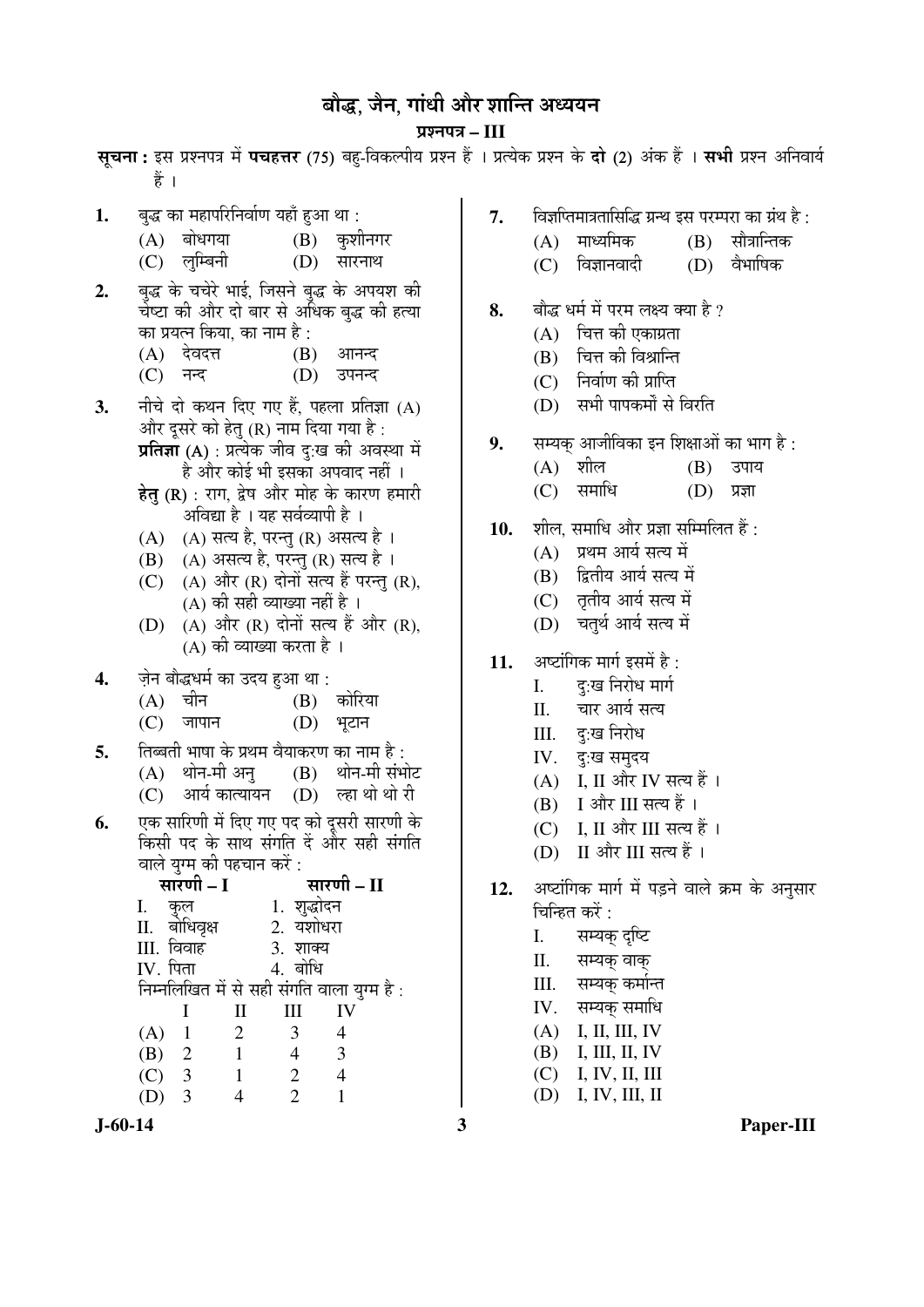- **13.** As per dependent origination, name and form (Nāmarupa) is originated from
	- (A) Ignorance (Avidya)
	- (B) Contact (Sparśa)
	- (C) Consciousness (Vijñana)
	- (D) Feeling (Vedanā)
- **14.** In Pratītyasamutpāda, annihilation of Avidyā (ignorance) will lead to the annihilation of
	- (A) Samskāra (Mental formation)
	- (B) Vedanā (Feeling)
	- (C) Jāti (Birth)
	- (D) Marana (Death)
- **15.** The term not included in Triratna (Tripple Gem) is
	- (A) The Buddha (B) Dharma
	- (C) Nirvāna (D) Sangha
- **16.** The Bodha Gayā shrine was originally built by
	- $(A)$  Candragupta  $(B)$  Kaniska
	- (C) Amoghavarsa (D) Aśoka
- **17.** Elegance of form and richness of spiritual expression characterize the bronze images of the Buddha from Nalandā and Kurkihāra of the period
	- (A) Pala period
	- (B) Gupta period
	- (C) Maurya period
	- (D) Śunga period
- **18.** The life span of Lord Mahāvir was
	- (A) 80 years (B) 72 years
	- (C) 74 years (D) 85 years
- **19.** According to the Pātimokkha, to wear a leather leads to the offence
	- (A) Dukkata (B) Pārājika
	- (C) Sanghādisesa (D) Pācittiya
- **20.** This text is recognized by the both, Digambara and Śvetāmbara traditions.
	- (A) Uttarādhyayana Sūtra
	- (B) Samayasāra
	- $(C)$  Satkhandāgama
	- (D) Tattvārthasūtra

### **Paper-III 4 J-60-14**

- **21.** The Buddha considered the women eligible to become
	- (A) Arhat
	- (B) Śrotāpattiphala only
	- (C) Sakradāgami
	- (D) Upāsikā only
- **22.** Tattvārthasūtra is composed by
	- (A) Ācarya Gunabhadra
	- (B) Ācārya Haribhadra
	- (C) Ācārya Umāswām
	- (D) Ācārya Kundakunda
- **23.** According to Digambar Jain Tradition the name of last Srutakevali was
	- (A) Vāyubhūti
	- (B) Agnibhuti
	- (C) Indrabhuti
	- (D) Bhadrabāhu
- 24. The concept of lord Pār ivanātha was
	- (A) Cāturvāma Samvara
	- (B) Pañca vrata
	- (C) Four Noble Truths
	- (D) Ten Śīla
- **25.** It is situated at Varanasi
	- (A) Syādvād Mahavidyalaya
	- (B) Jain Viswa Bharati
	- (C) L.D. Institute of Indology
	- (D) B.L. Institute of Indology
- **26.** The number of Chedasūtra is
	- (A) 18 (B) 4  $(C) 9$   $(D) 12$
- **27.** This is not included into Sadāvaśyakas
	- (A) Sāmāyika
	- (B) Vandanā
	- (C) Pratikramana
	- (D) Pravrajyā
- **28.** The number of scholars of thought in Jain tradition is
	- (A) 62 (sixty two)
	- (B) 363 (three hundred sixty three)
	- (C) 263 (two hundred sixty three)
	- (D) 48 (forty eight)
-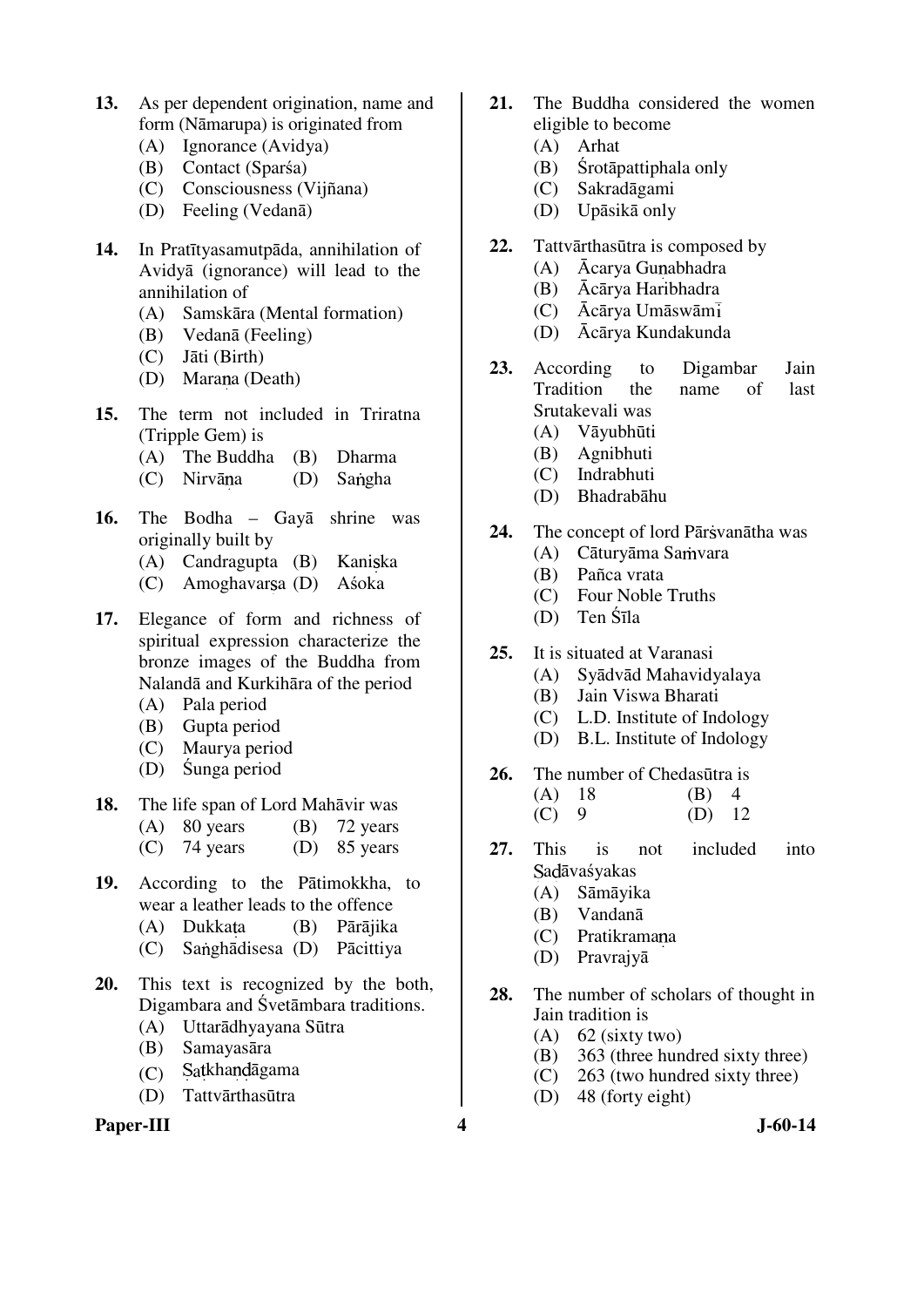| 13.           | उत्पत्ति होती है:                                                                                | प्रतीत्यसमुत्पाद के अनुसार इससे नामरूप की | 21. | भगवान्, बुद्ध ने स्त्रियों को इसका अधिकारी<br>बतलाया था :      |  |  |
|---------------|--------------------------------------------------------------------------------------------------|-------------------------------------------|-----|----------------------------------------------------------------|--|--|
|               | $(A)$ अविद्या                                                                                    | $(B)$ स्पर्श                              |     | अर्हत्<br>(A)                                                  |  |  |
|               | विज्ञान<br>(C)                                                                                   | वेदना<br>(D)                              |     | स्रोतापत्ति फल मात्र<br>(B)                                    |  |  |
|               |                                                                                                  |                                           |     | सहदागामी<br>(C)                                                |  |  |
| 14.           | प्रतीत्यसमुत्पाद में अविद्या के प्रहाण से इसका<br>प्रहाण होता है :                               |                                           |     | उपासिका मात्र<br>(D)                                           |  |  |
|               |                                                                                                  |                                           | 22. | तत्वार्थसूत्र इनकी रचना है :                                   |  |  |
|               | (A) संस्कार                                                                                      | (B) वेदना                                 |     | आचार्य गुणभद्र<br>(A)                                          |  |  |
|               | जाति<br>(C)                                                                                      | (D)<br>मरण                                |     | आचार्य हरिभद्र<br>(B)                                          |  |  |
|               |                                                                                                  |                                           |     | (C) आचार्य उमास्वामी                                           |  |  |
| 15.           | यह पद त्रिरत्न में सम्मिलित नहीं है :                                                            |                                           |     | आचार्य कुन्दकुन्द<br>(D)                                       |  |  |
|               | $(A)$ बुद्ध                                                                                      | (B)<br>धर्म                               |     |                                                                |  |  |
|               | निर्वाण<br>(C)                                                                                   | संघ<br>(D)                                | 23. | दिगम्बर जैन परम्परा के अनुसार अन्तिम<br>श्रुतकेवली का नाम था : |  |  |
| 16.           | बोधगया मन्दिर मूलत: इसके द्वारा निर्मित था:                                                      |                                           |     | अग्निभूति<br>(A) वायुभूति<br>(B)                               |  |  |
|               |                                                                                                  | कनिष्क                                    |     | (C) इन्द्रभूति<br>(D)<br>भद्रबाहु                              |  |  |
|               | (A) चन्द्रगुप्त                                                                                  | (B)                                       |     |                                                                |  |  |
|               | अमोघवर्ष<br>(C)                                                                                  | अशोक<br>(D)                               | 24. | भगवान् पार्श्वनाथ का यह दर्शन था :                             |  |  |
|               |                                                                                                  |                                           |     | (A) = चतुर्याम संवर<br>$(B)$ पञ्च व्रत                         |  |  |
| 17.           |                                                                                                  | सौम्य आकृति और आध्यात्मिक उत्कृष्टता की   |     | चार आर्य सत्य (D) दस शील<br>(C)                                |  |  |
|               | दृष्टि से तथागत बुद्ध की नालन्दा और कुर्किहार<br>से प्राप्त कांस्य मूर्त्तियाँ इस काल की विशेषता |                                           | 25. | यह संस्थान वाराणसी में स्थित है :                              |  |  |
|               | है :                                                                                             |                                           |     | स्याद्वाद महाविद्यालय<br>(A)                                   |  |  |
|               |                                                                                                  |                                           |     | जैन विश्व भारती<br>(B)                                         |  |  |
|               | पाल काल<br>(A)                                                                                   | (B)<br>गुप्त काल                          |     | एल.डी. इन्स्टीट्यूट ऑफ इंडॉलॉजी<br>(C)                         |  |  |
|               | मौर्य काल<br>(C)                                                                                 | शुंग काल<br>(D)                           |     | बी.एल. इन्स्टीट्यूट ऑफ इंडॉलॉजी<br>(D)                         |  |  |
| 18.           | भगवान् महावीर की कुल आयु थी :                                                                    |                                           |     |                                                                |  |  |
|               | 80 वर्ष<br>(A)                                                                                   | (B)<br>72 वर्ष                            | 26. | छेदसूत्र की संख्या है :<br>$\overline{4}$                      |  |  |
|               | 74 वर्ष<br>(C)                                                                                   | (D) 85 वर्ष                               |     | $(A)$ 18<br>(B)<br>(C)<br>(D)<br>9<br>12                       |  |  |
|               |                                                                                                  |                                           |     |                                                                |  |  |
| 19.           | पातिमोक्ख में चर्म के धारण करने में यह दोष                                                       |                                           | 27. | सद आवश्यकों में यह सम्मिलित नहीं है :                          |  |  |
|               | होता है :                                                                                        |                                           |     | सामायिक<br>(A)<br>(B)<br>वन्दना                                |  |  |
|               | (A) दुक्कट                                                                                       | $(B)$ पाराजिक                             |     | प्रतिक्रमण<br>(C)<br>(D)<br>प्रव्रज्या                         |  |  |
|               | संघादिसेस<br>(C)                                                                                 | पाचित्तिय<br>(D)                          |     |                                                                |  |  |
|               |                                                                                                  |                                           | 28. | जैन परम्परा में इतने मतों का प्रतिपादन मिलता<br>है :           |  |  |
| 20.           |                                                                                                  | यह ग्रन्थ दिगम्बर और श्वेताम्बर दोनों     |     | (A)<br>62 (बासठ)                                               |  |  |
|               | परम्पराओं को मान्य है :                                                                          |                                           |     | 363 (तीन सौ तिरेसठ)<br>(B)                                     |  |  |
|               | (A) उत्तराध्ययन सूत्र                                                                            | (B)<br>समयसार                             |     | 263 (दो सौ तिरेसठ)<br>(C)                                      |  |  |
|               | षट्खण्डागम<br>(C)                                                                                | तत्त्वार्थसूत्र<br>(D)                    |     | 48 (अड़तालीस)<br>(D)                                           |  |  |
| $J - 60 - 14$ |                                                                                                  |                                           | 5   | Paper-III                                                      |  |  |
|               |                                                                                                  |                                           |     |                                                                |  |  |

- बद्ध ने स्त्रियों को इसका अधिकारी ा था $\,$  : अर्हत् स्रोतापत्ति फल मात्र
	- सहदागामी
	- उपासिका मात्र
- .<br>यूत्र इनकी रचना है :
	- आचार्य गुणभद्र
	- आचार्य हरिभद्र
	- आचार्य उमास्वामी
	- आचार्य कुन्दकुन्द

- (C) ‡®¦ü³Öæ×ŸÖ (D) ³Ö¦ü²ÖÖÆãü
- <u>पार्श्वनाथ का यह दर्शन था:</u> चतुर्याम संवर (B) पञ्च व्रत चार आर्य सत्य (D) दस शील
- थान वाराणसी में स्थित है :
	- स्याद्राद महाविद्यालय
	- जैन विश्व भारती
	- .<br>एल.डी. इन्स्टीट्यूट ऑफ इंडॉलॉजी
	- ्<br>बी.एल. इन्स्टीट्यूट ऑफ इंडॉलॉजी
- <u>की</u> संख्या है :
	- $18 \t\t (B) 4$ (C) 9 (D) 12
- .<br>वश्यकों में यह सम्मिलित नहीं है :
	- सामायिक (B) वन्दना
	- प्रतिक्रमण (D) प्रव्रज्या
- **म्परा में इतने मतों का प्रतिपादन मिलता** 
	- 62 (बासठ)
	- 363 (तीन सौ तिरेसठ)
	- 263 (दो सौ तिरेसठ)
	- 48 (अड़तालीस)
-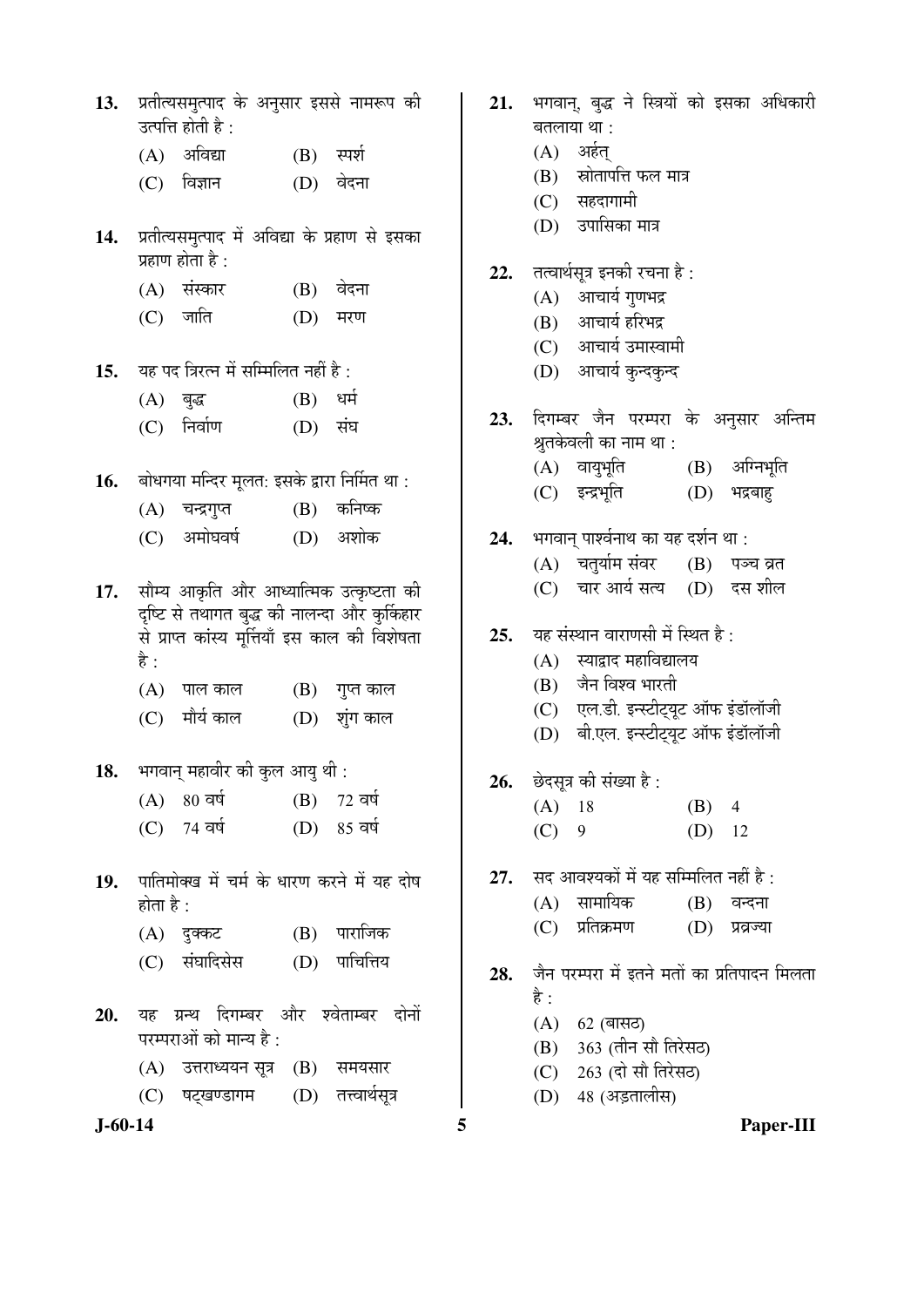| 29.        | In Svetambara tradition the total<br>number of Pūrvas is<br>$(A)$ 21 (twenty one)<br>(B) $10$ (ten)<br>$(C)$ 14 (Fourteen)<br>(D) $12$ (twelve) |                                    |  |                                        |  |  |  |  |
|------------|-------------------------------------------------------------------------------------------------------------------------------------------------|------------------------------------|--|----------------------------------------|--|--|--|--|
| <b>30.</b> |                                                                                                                                                 |                                    |  | The order of Brahmacarya in five       |  |  |  |  |
|            | types of vratas is                                                                                                                              |                                    |  |                                        |  |  |  |  |
|            | $(A)$ Fifth                                                                                                                                     |                                    |  | (B) Third                              |  |  |  |  |
|            |                                                                                                                                                 | (C) Second                         |  | (D) Fourth                             |  |  |  |  |
| 31.        | The total number of Samitis in Jain                                                                                                             |                                    |  |                                        |  |  |  |  |
|            | tradition is                                                                                                                                    |                                    |  |                                        |  |  |  |  |
|            | $(A)$ Two                                                                                                                                       |                                    |  | (B) Three                              |  |  |  |  |
|            | $(C)$ Four                                                                                                                                      |                                    |  | (D) Five                               |  |  |  |  |
| 32.        |                                                                                                                                                 |                                    |  | The order of Kala in six types of      |  |  |  |  |
|            | Dravyas is                                                                                                                                      |                                    |  |                                        |  |  |  |  |
|            | (A) Fourth                                                                                                                                      |                                    |  | (B) Sixth                              |  |  |  |  |
|            | $(C)$ Fifth                                                                                                                                     |                                    |  | (D) Third                              |  |  |  |  |
| <b>33.</b> |                                                                                                                                                 | The order of Nirjara in tattvas is |  |                                        |  |  |  |  |
|            |                                                                                                                                                 | (A) Fourth                         |  | $(B)$ Fifth                            |  |  |  |  |
|            | $(C)$ Sixth                                                                                                                                     |                                    |  | (D) Seventh                            |  |  |  |  |
| 34.        | "Tattvārthaśraddhānam" is the                                                                                                                   |                                    |  |                                        |  |  |  |  |
|            |                                                                                                                                                 | characteristic of                  |  |                                        |  |  |  |  |
|            |                                                                                                                                                 | (A) Right Knowledge                |  |                                        |  |  |  |  |
|            |                                                                                                                                                 | (B) Right Vision                   |  |                                        |  |  |  |  |
|            |                                                                                                                                                 | (C) Right Conduct                  |  |                                        |  |  |  |  |
|            | (D) Total Dettachment                                                                                                                           |                                    |  |                                        |  |  |  |  |
|            |                                                                                                                                                 | 35. "Āśravanirodhah" is the        |  |                                        |  |  |  |  |
|            | characteristic of                                                                                                                               |                                    |  |                                        |  |  |  |  |
|            |                                                                                                                                                 | (A) Samvara                        |  | $(B)$ $\bar{A}$ <i>śrava</i>           |  |  |  |  |
|            | (C) Bandha                                                                                                                                      |                                    |  | (D) Nirjarā                            |  |  |  |  |
| <b>36.</b> |                                                                                                                                                 |                                    |  | The types of narration in Syadvada are |  |  |  |  |
|            | $(A)$ Three                                                                                                                                     |                                    |  | $(B)$ Two                              |  |  |  |  |
|            | $(C)$ Five                                                                                                                                      |                                    |  | (D) Seven                              |  |  |  |  |
| 37.        |                                                                                                                                                 | Manahparyayajñāna is divided into  |  |                                        |  |  |  |  |
|            | $(A)$ Five                                                                                                                                      |                                    |  | $(B)$ Four                             |  |  |  |  |
|            | (C)                                                                                                                                             | Three                              |  | $(D)$ Two                              |  |  |  |  |
| 38.        |                                                                                                                                                 |                                    |  | The total number of Buddhist caves     |  |  |  |  |
|            | in Ellora are                                                                                                                                   |                                    |  |                                        |  |  |  |  |
|            | (A) Twelve                                                                                                                                      |                                    |  | $(B)$ Five                             |  |  |  |  |
|            |                                                                                                                                                 | (C) Twenty two                     |  | (D) Ten                                |  |  |  |  |

#### **Paper-III 6** J-60-14

- **39.** Ellora cave belongs to the period of
	- (A) Mahāmeghavāhana
	- $(B)$  Śunga
	- (C) Rāstrakūta
	- (D) Cola
- 40. Kankālī Tīlā is located at
	- (A) Deogarh (B) Mathurā
	- (C) Khajurāho (D) Gwalior
- **41.** The earliest Jain statue of Saraswatī is found at
	- (A) Vārānasī (B) Ayodhyā
	- (C) Mathurā (D) Pātaliputra
- **42.** Jain images from Mathurā belong to the period of
	- (A) Cālukya (B) Hoyasala
	- (C) Rāstrakūta (D) Kusāna
- **43.** These are counted into Sthāvara Jīvas
	- (A) Ekendriya Jīvas
	- (B) Dvi-indriya Jīvas
	- (C) Tri-Indriya Jīvas
	- (D) Pañcendriya Jīvas
- **44.** Abhayadāna is related to
	- (A) Feeding
	- (B) Knowledge
	- (C) Sheltering
	- (D) Medication
- **45.** The types of Donation in Jain tradition are<br> $(A)$  Two
	- $(B)$  Three
	- (C) Four (D) Five
- **46.** The name of Gandhi's eldest brother was
	- (A) Karsandas
	- (B) Laxmidas
	- (C) Tulsidas
	- (D) Maganlal Gandhi
- **47.** Gandhi entered Alfred High School at Rajkot in
	- (A) 1881 (B) 1882 (C) 1883 (D) 1885
		-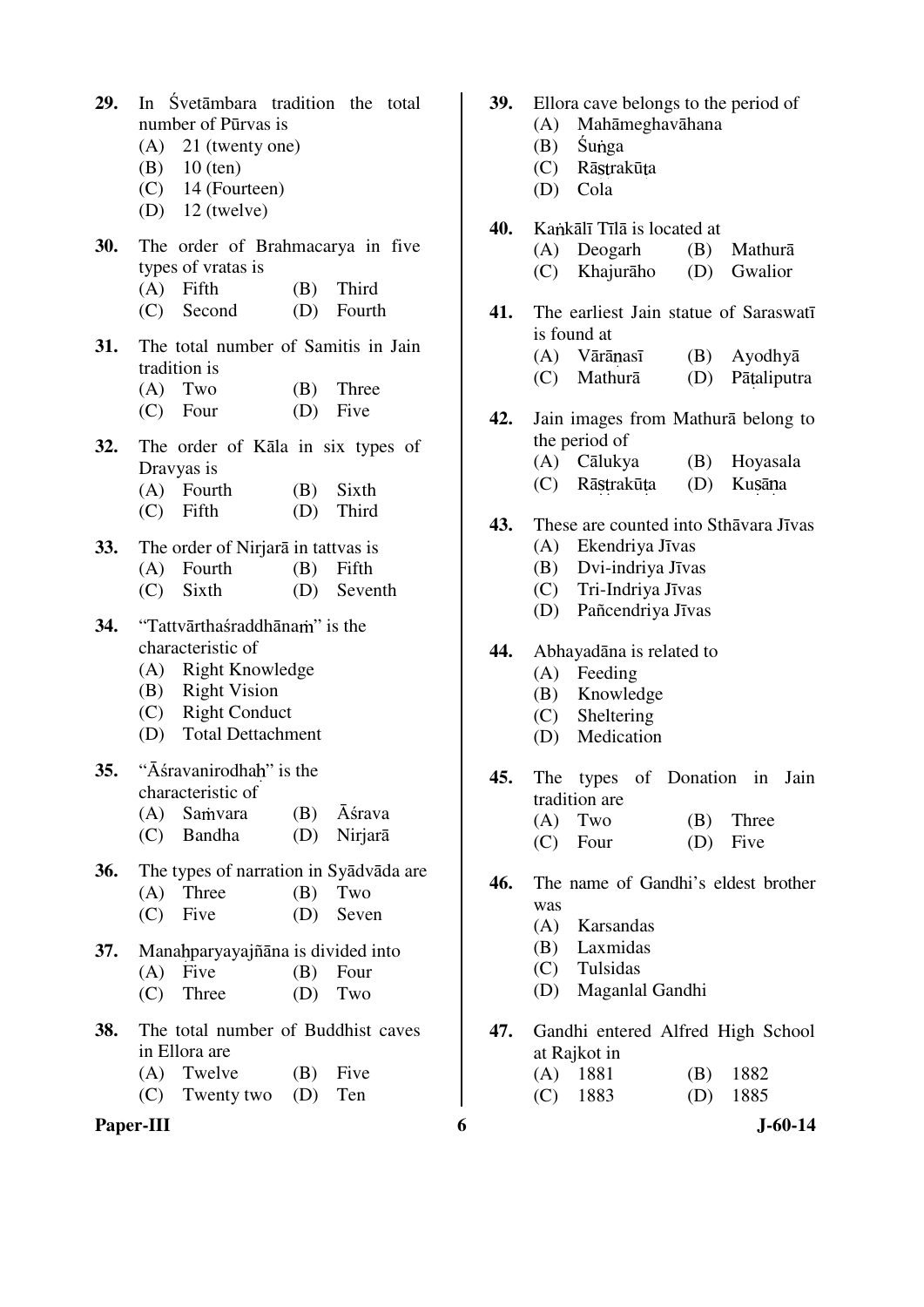| 29.           |          | श्वेताम्बर परम्परा में पूर्वों की संख्या है : |     |             | 39. | एलोरा गुफा का निर्माणकाल है : |                                             |     |              |
|---------------|----------|-----------------------------------------------|-----|-------------|-----|-------------------------------|---------------------------------------------|-----|--------------|
|               |          | (A) इक्कीस                                    | (B) | दस          |     | (A)                           | महामेघवाहन                                  | (B) | शुंग         |
|               |          | (C) चौदह                                      |     | (D) बारह    |     |                               | (C) राष्ट्रकूट                              |     | $(D)$ चोल    |
| 30.           |          | पाँच व्रतों में ब्रह्मचर्य का क्रम है :       |     |             | 40. |                               | कंकाली टीला यहाँ अवस्थित है:                |     |              |
|               |          | (A) पाँचवा                                    |     | $(B)$ तीसरा |     |                               | (A) देवगढ                                   | (B) | मथुरा        |
|               |          | (C) दूसरा                                     |     | $(D)$ चौथा  |     |                               | (C) खजुराहो                                 |     | (D) ग्वालियर |
| 31.           |          | जैन परम्परा में समितियों की संख्या है :       |     |             | 41. |                               | प्राचीनतम जैन सरस्वती की मूर्ति यहाँ उपलब्ध |     |              |
|               | $(A)$ दो |                                               | (B) | तीन         |     | हुई है :                      |                                             |     |              |
|               | (C)      | चार                                           | (D) | पाँच        |     |                               | (A) वाराणसी                                 |     | (B) अयोध्या  |
| 32.           |          | छ द्रव्यों में 'काल' का क्रम है :             |     |             |     |                               | (C) मथुरा                                   | (D) | पाटलिपुत्र   |
|               |          | (A) चौथा                                      |     | $(B)$ छठवाँ | 42. |                               | मथुरा की जैन मूर्तियाँ इस काल की हैं :      |     |              |
|               |          | (C) पाँचवा                                    |     | $(D)$ तीसरा |     | (A)                           | चालुक्य (B) होयसल                           |     |              |
|               |          |                                               |     |             |     | (C)                           | राष्ट्रकूट                                  |     | $(D)$ कुषाण  |
| 33.           |          | तत्त्वों में निर्जरा का क्रम है :             |     |             |     |                               |                                             |     |              |
|               |          | $(A)$ चौथा                                    |     | (B) पाँचवा  | 43. |                               | स्थावर जीवों में इनकी गणना होती है :        |     |              |
|               |          | (C) छठवाँ                                     | (D) | सातवाँ      |     | (A)                           | एकेन्द्रिय जीव                              |     |              |
|               |          |                                               |     |             |     |                               | (B) दो इन्द्रिय जीव                         |     |              |
| 34.           |          | 'तत्त्वार्थश्रद्धानं' इसका लक्षण है :         |     |             |     |                               | (C) तीन इन्द्रिय जीव                        |     |              |
|               |          | (A) सम्यक् ज्ञान                              |     |             |     |                               | (D) पाँच इन्द्रिय जीव                       |     |              |
|               | (B)      | सम्यक् दर्शन                                  |     |             |     |                               |                                             |     |              |
|               |          | (C) सम्यक् चरित्र                             |     |             | 44. |                               | अभयदान इससे सम्बद्ध है :                    |     |              |
|               |          | (D) परम वीतरांगता                             |     |             |     |                               | $(A)$ आहार                                  | (B) | ज्ञान        |
| 35.           |          | "आस्रवनिरोध:" यह इसका लक्षण है :              |     |             |     | (C)                           | शरण                                         | (D) | औषधि         |
|               |          | $(A)$ संवर                                    | (B) | आस्रव       | 45. |                               | जैन परम्परा में दान के प्रकार हैं :         |     |              |
|               | (C)      | बंध                                           | (D) | निर्जरा     |     | (A)                           | दो                                          | (B) | तीन          |
|               |          |                                               |     |             |     | (C)                           | चार                                         | (D) | पाँच         |
| 36.           |          | स्याद्वाद में कथन के प्रकार हैं :             |     |             |     |                               |                                             |     |              |
|               |          | $(A)$ तीन                                     | (B) | दो          | 46. |                               | गांधीजी के सबसे बड़े भाई का नाम था :        |     |              |
|               | (C)      | पाँच                                          | (D) | सात         |     | (A)                           | करसनदास                                     |     |              |
|               |          |                                               |     |             |     | (B)                           | लक्ष्मीदास                                  |     |              |
| 37.           |          | मन:पर्ययज्ञान के भेद हैं :                    |     |             |     | (C)                           | तुलसीदास                                    |     |              |
|               |          | $(A)$ पाँच                                    | (B) | चार         |     | (D)                           | मगनलाल गांधी                                |     |              |
|               | (C)      | तीन                                           | (D) | दो          |     |                               |                                             |     |              |
|               |          |                                               |     |             | 47. |                               | राजकोट के अलफ्रैड हाई स्कूल में गांधीजी ने  |     |              |
| 38.           |          | एलोरा में बौद्ध गुफाओं की कुल संख्या है :     |     |             |     |                               | इस वर्ष में प्रवेश लिया था :                |     |              |
|               | (A)      | बारह                                          | (B) | पाँच        |     | (A)                           | 1881                                        | (B) | 1882         |
|               | (C)      | बाईस                                          | (D) | दस          |     | (C)                           | 1883                                        | (D) | 1885         |
| $J - 60 - 14$ |          |                                               |     |             | 7   |                               |                                             |     | Paper-III    |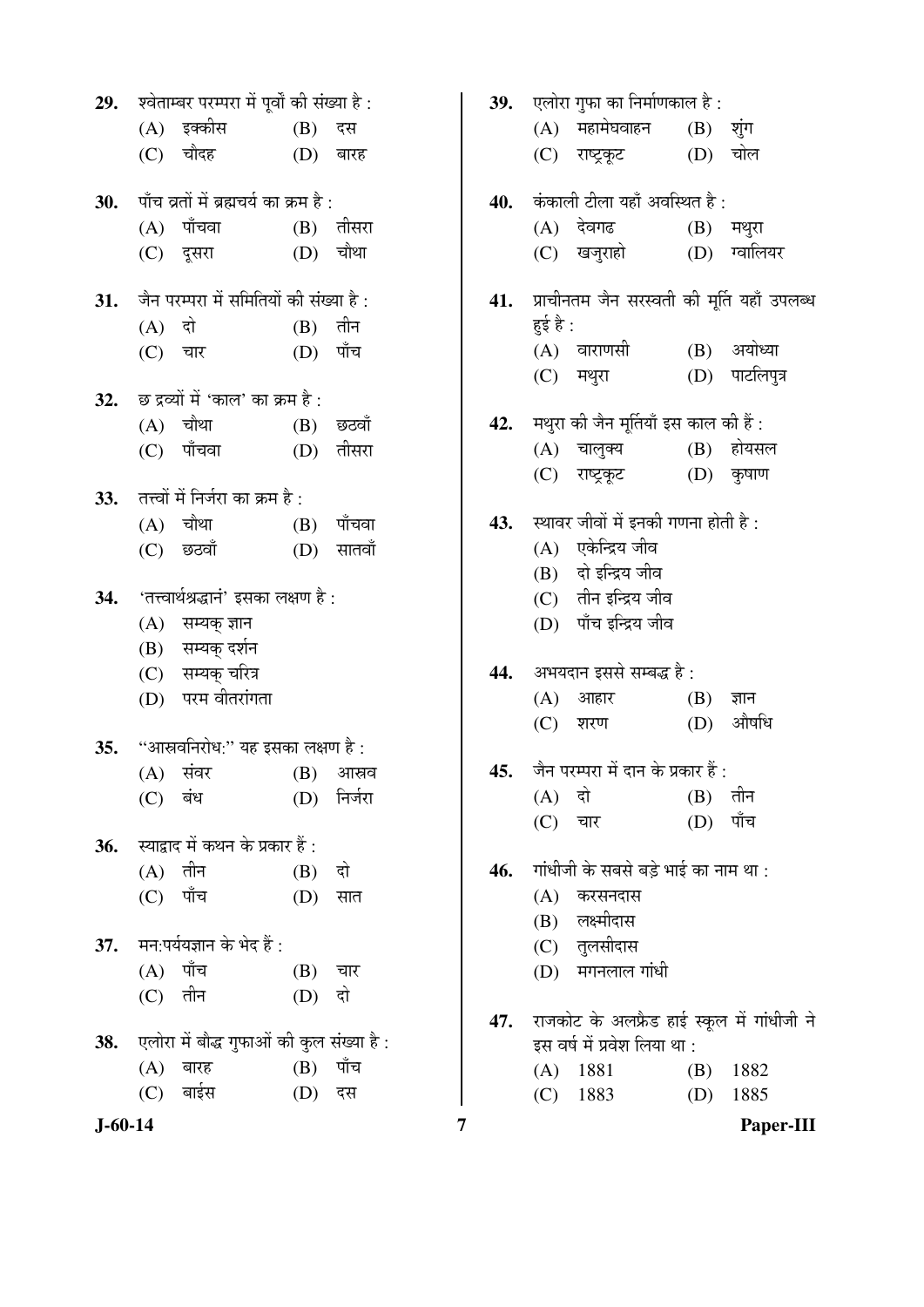- **48.** Gandhi's father left Porbander for Rajkot to become a member of
	- (A) Bombay Court
	- (B) Gujarat Court
	- (C) Rajasthanik Court
	- (D) Karnataka Court
- **49.** The expenses of Gandhiji's journey to England to study law, were Praised through
	- (A) Bank loan
	- (B) State help
	- (C) Sale of ornaments of Kasturbai
	- (D) Loan from a friend
- **50.** Gandhiji was called to the Bar on
	- (A)  $10^{th}$  June, 1891
	- (B)  $10^{th}$  July, 1891
	- (C)  $10^{th}$  June, 1892
	- (D)  $10^{th}$  July, 1892
- **51.** Gandhiji had the first experience of jail life in
	- (A) 1904
	- (B) 1906
	- (C) 1908
	- (D) 1910
- **52.** The first jail sentence awarded to Gandhiji in India by the British Government was for a period of
	- (A) Six months
	- (B) One year
	- (C) Four years
	- (D) Six years
- **53.** During her last days of illness Kasturba Gandhi was nursed by the member of Gandhi Family was
	- (A) Kanu Gandhi
	- (B) Manu Gandhi
	- (C) Devdas Gandhi
	- (D) Manilal Gandhi

### **Paper-III 8 J-60-14**

- **54.** The Case of Dada Abdulla & Co. for which Gandhi was engaged, was pending at a court at :
	- (A) Johannesburg
	- (B) Durban
	- (C) Transvaal
	- (D) Pretoria
- **55.** Gandhi founded the Natal Indian Congress on
	- $(A)$  15<sup>th</sup> June, 1894
	- (B)  $15^{th}$  July, 1894
	- $(C)$  15<sup>th</sup> June, 1904
	- (D)  $15^{th}$  July, 1904
- **56.** Gandhiji was enrolled as an Attorney of the Supreme Court of Transvaal in the year
	- (A) 1902 (B) 1903 (C) 1904 (D) 1905
- **57.** Gandhi established the Transvaal British India Association in the year (A) 1903 (B) 1908 (C) 1910 (D) 1912
- **58.** Gandhi was awarded Kaiser-e-Hind medal on return to India in (A) 1906 (B) 1910
	- (C) 1915 (D) 1920
- **59.** Gandhi established Charkha Sangh in (A) 1917 (B) 1925 (C) 1930 (D) 1936
- **60.** The Resolution of complete independence was passed in the Lahore Congress session on (A) 1925 (B) 1927
	- (C) 1929 (D) 1930
- **61.** This one is not a part of Satyagraha
	- (A) Negotiations
	- (B) Arbitration
	- (C) Non-cooperation
	- (D) Secrecy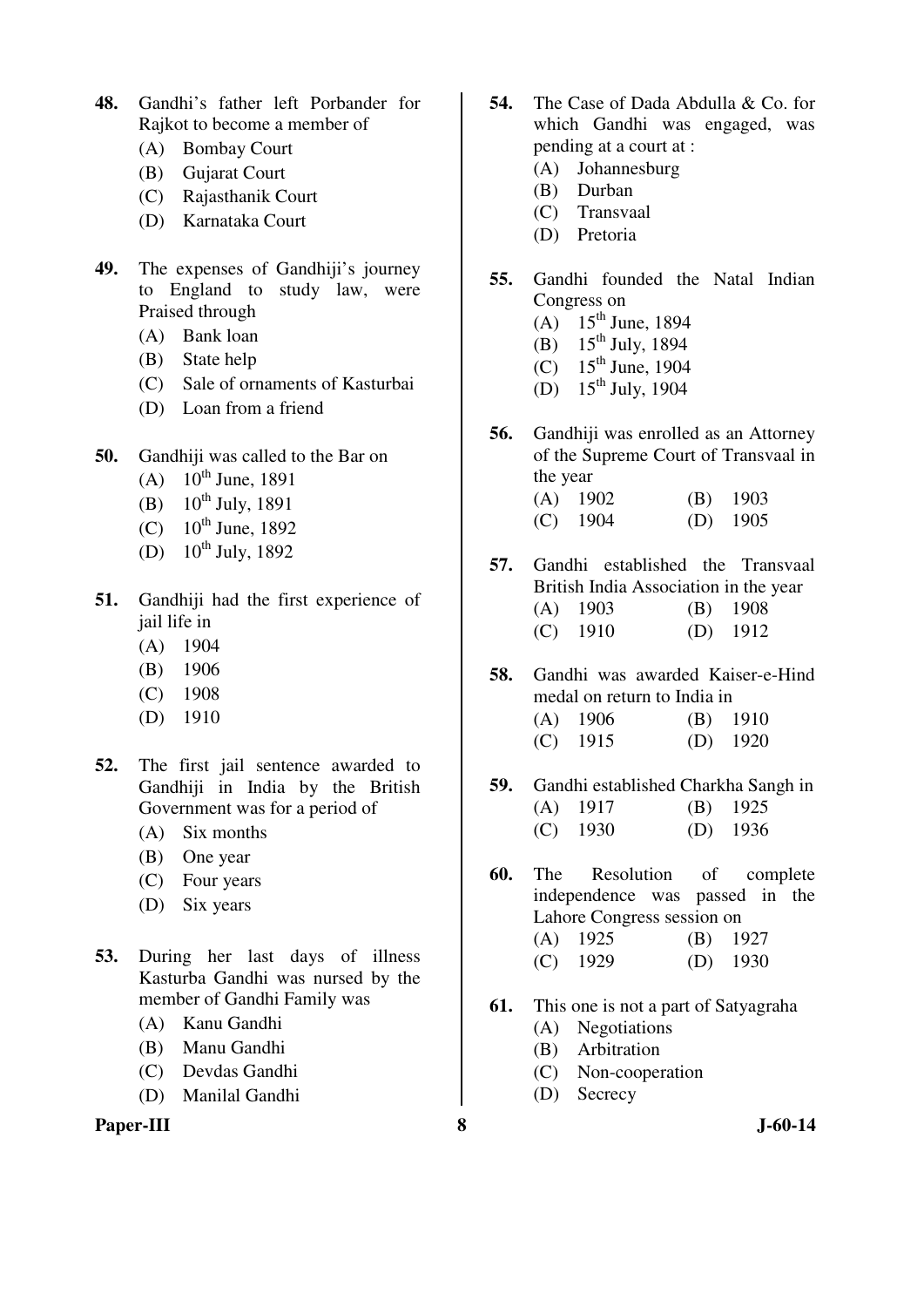- 48. गांधीजी के पिताजी ने राजकोट के लिए पोरबन्दर इस कोर्ट का सदस्य बनने के लिए छोडा था $:$ 
	- $(A)$  बम्बई न्यायालय
	- (B) गुजरात न्यायालय
	- (C) राजस्थानिक न्यायालय
	- (D) कर्नाटक न्यायालय
- 49. **इंग्लैण्ड में कानन की पढाई के लिए गांधी**जी की यात्रा के लिए खर्च के पैसे यहाँ से जुटाए गये थे :
	- $(A)$  बैंक के ऋण से
	- (B) राज्य की सहायता से
	- (C) कस्तुरबाई के गहनों को बेच कर
	- (D) एक मित्र से ऋण लेकर
- 50. गांधीजी इस तिथि को बैरिस्टर घोषित किए गए थे :
	- $(A)$  10 जून, 1891
	- (B) 10 जुलाई, 1891
	- (C) 10 जून, 1892
	- (D) 10 जुलाई, 1892
- 51. गांधीजी को जीवन में जेल जाने का प्रथम अनुभव इस वर्ष में हुआ था :
	- (A) 1904 (B) 1906
	- (C) 1908 (D) 1910
- 52. ब्रिटिश सरकार ने गांधीजी को भारत में प्रथम बार जेल की सजा इतने समय के लिए सनाई थी :
	- $(A)$  छ: महिनों के लिए
	- $(B)$  एक वर्ष के लिए
	- (C) चार वर्ष के लिए
	- (D) छ: वर्षों के लिए
- 53. कस्तुरबा गांधी की बीमारी के अन्तिम दिनों में गांधी परिवार के जिस सदस्य ने उनकी देखभाल की थीं, उनका नाम था :
	- $(A)$  कन् गांधी
	- $(B)$  मन् गांधी
	- (C) देवदास गांधी
	- $(D)$  मनीलाल गांधी



- 54. दादा अब्दल्ला एण्ड कम्पनी का केस. जिसके लिए महात्मा गांधी को मदद के लिए बलाया गया था. वह केस जिस कोर्ट में चल रहा था. वह यहाँ पर स्थित थीं : (A) जोहान्सबर्ग (B) डर्बन
	- (C) ट्रांसवाल (D) प्रिटोरिया
- 55. गांधीजी ने नेटाल इण्डियन कांग्रेस की स्थापना इस तिथि को की थी :
	- $(A)$  15 जून, 1894
	- (B) 15 जुलाई, 1894
	- (C) 15 जून, 1904
	- (D) 15 जुलाई, 1904
- **56.** गांधीजी ट्रांसवाल सर्वोच्च न्यायालय में एक अटार्नी के रूप में इस वर्ष पंजीकृत हुए थे : (A) 1902 (B) 1903 (C) 1904 (D) 1905
- 57. गांधीजी ने ट्रांसवाल ब्रिटिश इण्डिया संगठन की स्थापना इस वर्ष में की थी :
	- (A) 1903 (B) 1908 (C) 1910 (D) 1912
- 58. भारत वापिसी पर गांधीजी को केसर-ए-हिन्द मेडल इस वर्ष में दिया गया था :

| $(A)$ 1906 | $(B)$ 1910 |
|------------|------------|
| $(C)$ 1915 | $(D)$ 1920 |

- 59. गांधीजी ने चरखा संघ की स्थापना इस वर्ष में की थी $\cdot$ 
	- (A) 1917 (B) 1925 (C) 1930 (D) 1936
- **60.** लाहौर कांग्रेस अधिवेशन में सम्पूर्ण स्वतंत्रता का प्रस्ताव इस वर्ष में पारित किया गया था :
	- (A) 1925 (B) 1927
	- (C) 1929 (D) 1930
- **61.** इनमें से यह एक सत्याग्रह का हिस्सा नहीं है :
	- $(A)$  आपसी बात-चीत
	- (B) पंच फैसला
	- (C) असहयोग
	- $(D)$  गोपनीयता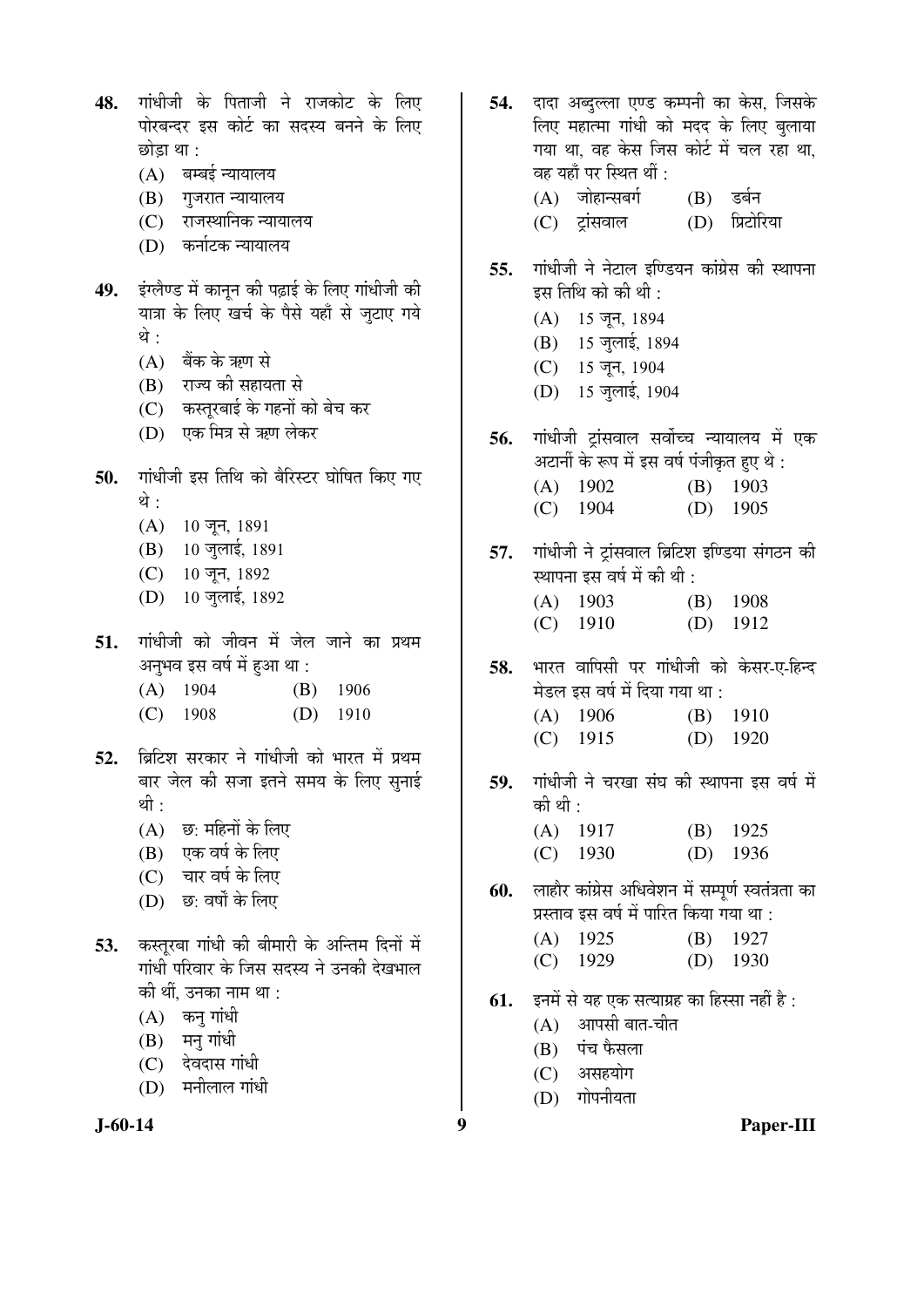- **62.** Gandhi's Satyagraha Struggle in South Africa lasted for a period of about
	- (A) Seven years
	- (B) Eight years
	- (C) Ten years
	- (D) Fifteen years
- **63.** Gandhi raised his voice in South Africa against
	- (A) Dress code
	- (B) Employment laws
	- (C) Racial discrimination
	- (D) British government
- **64.** Gandhiji helped British Government in the Boer War by
	- (A) Supplying Arms
	- (B) Supplying Food and Medicines
	- (C) Recruiting Soldiers
	- (D) Raising an Ambulance corps
- **65.** Gandhi gave a call for the 1<sup>st</sup> strike in South Africa on
	- (A)  $23^{\text{rd}}$  July, 1908
	- (B)  $10^{th}$  August, 1908
	- (C)  $29^{th}$  July, 1908
	- (D)  $10^{th}$  September, 1908
- **66.** The book which was sent to Gandhiji by Edward Maitland, was
	- (A) The Light of Asia<br>(B) The Perfect Way
	- The Perfect Way
	- (C) The Song Celestial
	- (D) Unto this last
- **67.** Gandhi's first Satyagrahi was
	- (A) Jawaharlal Nehru
	- (B) His Wife Kasturbai
	- (C) Vinoba Bhave
	- (D) Acharya J.B. Kripalani
- **68.** The word Sadagraha was suggested to Gandhiji by
	- (A) Kasturbai
	- (B) Maganlal Gandhi
	- (C) H.S.L. Polak
	- (D) H. Kallenbach
- Paper-III **10** J-60-14
- **69.** How many (recorded) fasts were undertaken by Gandjiji throughout his life ?
	- (A) 20 (B) 30<br>(C) 40 (D) 45  $(C)$  40
- **70.** Gandhi's Sevagram Ashram land was donated by
	- (A) G.D. Birla
	- (B) Ratan Tata
	- (C) Jamunalal Bajaj
	- (D) Rahul Bajaj
- **71.** Exploitation is the most aggressive form of
	- (A) Labour (B) Violence
	- (C) Non-violence (D) Security
- **72.** "War is the continuation of State Policy by other means," is the statement of  $(A)$  M.K.
	- (A) M.K. Gandhi
	- (B) Nelson Mandela<br>(C) Carlvon Clausew
	- Carlvon Clausewitz
	- (D) Martin Luther King (Jr.)
- **73.** The incident of the 'Theft of Onions' was related to
	- (A) Communal Riots
	- (B) Champaran Satyagraha
	- (C) Kheda Satyagraha
	- (D) Non-cooperation Movement
- **74.** Gandhi's reference regarding 'Himalayan Blunder' related to
	- (A) Non-cooperation Movement
	- (B) Salt Satyagraha
	- (C) Quit India Movement
	- (D) Champaran Satyagraha
- **75.** Arrange the following incidents in chronicle order :
	- i. Gandhi went to South Africa for the first time.
	- ii. Gandhi entered Alfred High School at Rajkot.
	- iii. Gandhi passed the London Matriculation Examination.
	- iv. Gandhi started editing of 'Harijan'.

#### **Answer :**

- (A) i, iii, iv, ii (B) ii, iv, ii, i
- $(C)$  iv, ii, i, iii  $(D)$  ii, iii, i, iv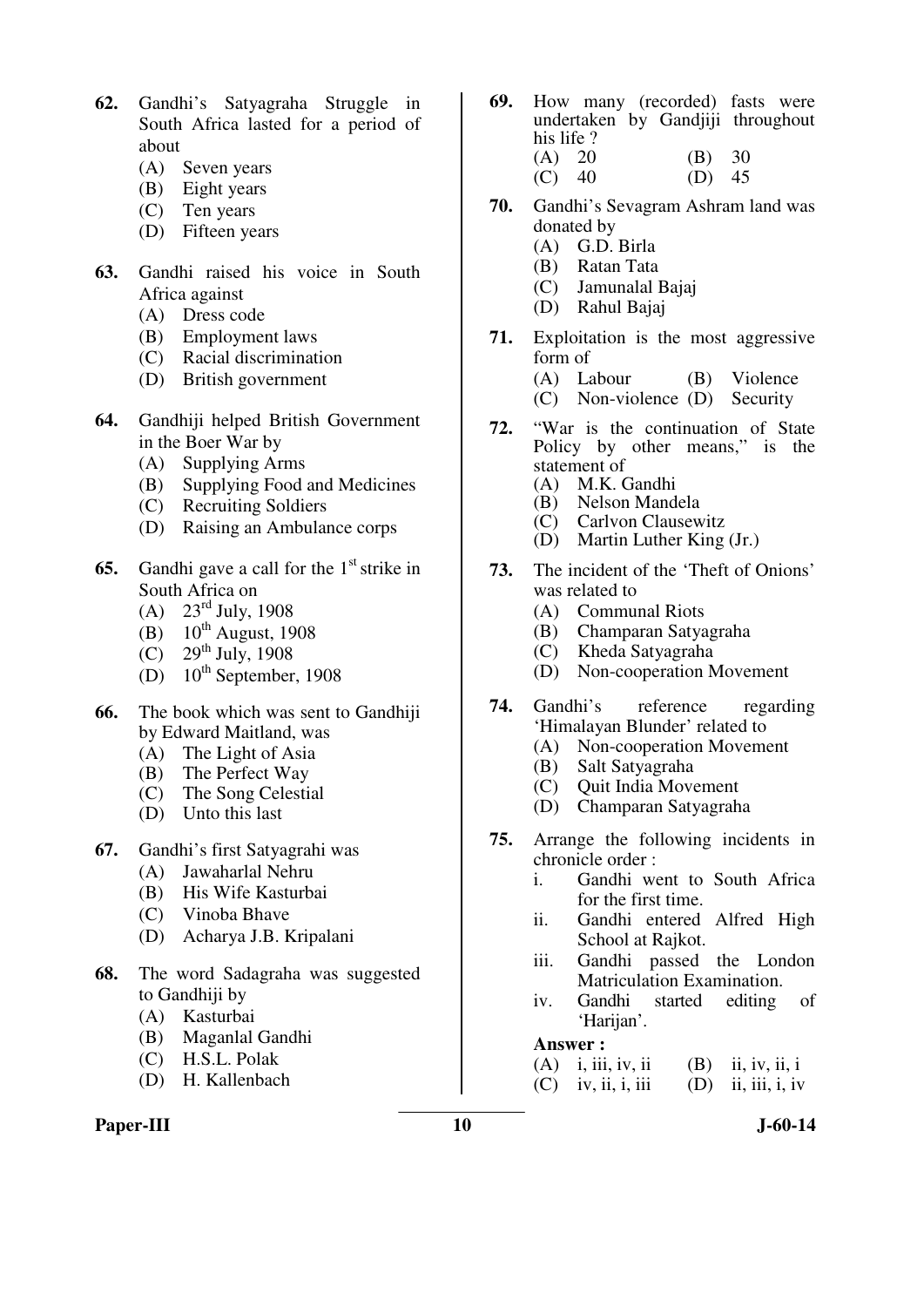- 62. गांधीजी का सत्याग्रह संघर्ष. दक्षिण अफ्रीका में. तकरीबन इतने वर्षों तक चला :
	- $(A)$  सात वर्ष  $(B)$  आठ वर्ष
	- (C) दस वर्ष (D) पन्द्रह वर्ष
- 63. गांधीजी ने दक्षिण अफ्रीका में अपनी आवाज इसके विरोध में उठाई थी  $\cdot$ 
	- $(A)$  वेशभूषा नियम
	- (B) रोजगार कानुन
	- (C) नस्ल-भेद
	- (D) ब्रिटिश सरकार
- **64.** बोअर युद्ध में गांधीजी ने ब्रिटिश सरकार की इस रूप में सहायता की थी :
	- $(A)$  हथियारों की आपूर्ति करके
	- (B) भोजन और दवाईयों की आपत्ति करके
	- (C) सिपाहियों की भर्ती करके
	- (D) एम्बलैंस कार्पस को तैयार करके
- **65.** गांधीजी ने दक्षिण अफ्रीका में प्रथम सत्याग्रह का आवाहन इस तिथि को किया था :
	- (A) 23 जुलाई, 1908
	- (B) 10 अगस्त, 1908
	- (C) 29 जुलाई, 1908
	- (D) 10 सितम्बर, 1908
- 66. जो पुस्तक ऐडवर्ड मेटलैण्ड द्वारा गांधीजी को भेजी गईं थीं. वह यह थी:
	- $(A)$  द लाइट ऑफ एशिया
	- (B) उत्तम (सर्व सम्पन्न) मार्ग (द परफैक्ट वे)
	- (C) गीत गोबिन्द (दि सांग सेलेशियल)
	- (D) अन्टु दिस लास्ट
- **67.** गांधीजी के प्रथम सत्याग्रही यह थे:
	- $(A)$  जवाहरलाल नेहरू
	- (B) उनकी धर्मपत्नी कस्तुरबाई
	- $(C)$  विनोबा भावे
	- (D) आचार्य जे.बी. कृपलानी
- **68.** सदाग्रह शब्द गांधीजी को इन्होंने सुझाया था :
	- (A) कस्तूरबाई
	- $(B)$  मगनलाल गांधी
	- (C) एच.एस.एल. पोलक
	- (D) एच. कालनबैक



- 69. गांधीजी ने अपने जीवन में कितने (अभिलेखित) उपवासों का पालन किया था ?
	- (A) 20 (B) 30  $(C)$  40  $(D)$  45
- 70. गांधीजी के सेवाग्राम आश्रम की ज़मीन इन्होंने दान में दीं थी :  $(A)$  जी.डी. बिरला  $(B)$  रतन टाटा
	- $(C)$  जमनालाल बजाज  $(D)$  राहल बजाज
- 71. शोषण का सबसे आक्रामक रूप है:
	- $(A)$  मजदूरी  $(B)$  हिंसा (C) अहिंसा (D) सुरक्षा
- 72. "अन्य साधनों के द्वारा राज्य की नीतियों की निरंतरता ही युद्ध है ।", यह कथन इसका है:  $(A)$  एम.के. गांधी
	- (B) नेलसन मण्डेला
	- (C) कार्लवोन कलाजविटज
	- (D) मार्टिन लूथर किंग (जूनियर)
- 73. <u>'प्याज चोरी' की घटना का सम्बन्ध इससे था</u> :
	- $(A)$  साम्प्रदायिक दंगे
	- (B) चम्पारण सत्याग्रह
	- (C) खेड़ा सत्याग्रह
	- (D) असहयोग आन्दोलन
- 74. 'हिमालय जैसी भूल', गांधीजी ने इस घटना के बारे में प्रयोग किया था :
	- $(A)$  ) असहयोग आन्दोलन
	- $(B)$  नमक सत्याग्रह
	- $(C)$  भारत छोडो आन्दोलन
	- (D) चम्पारण सत्याग्रह
- **75.** निम्नलिखित घटनाओं के कालानुक्रम अनुसार क्रमबद्ध कीजिए :
	- i. गांधीजी प्रथम बार दक्षिण अफ्रीका गए ।
	- ii. गांधीजी ने अल्फ्रेड हाई स्कुल, राजकोट में प्रवेश लिया ।
	- iii. गांधीजी ने लण्डन मैट्रिकुलेशन परीक्षा पास की ।
	- iv. गांधीजी ने 'हरिजन' का सम्पादन प्रारम्भ किया ।

# उत्तर :<br> $(A)$

- i, iii, iv, ii
- (B) ii, iv, ii, i
- $(C)$  iv, ii, i, iii
- $(D)$  ii, iii, i, iv